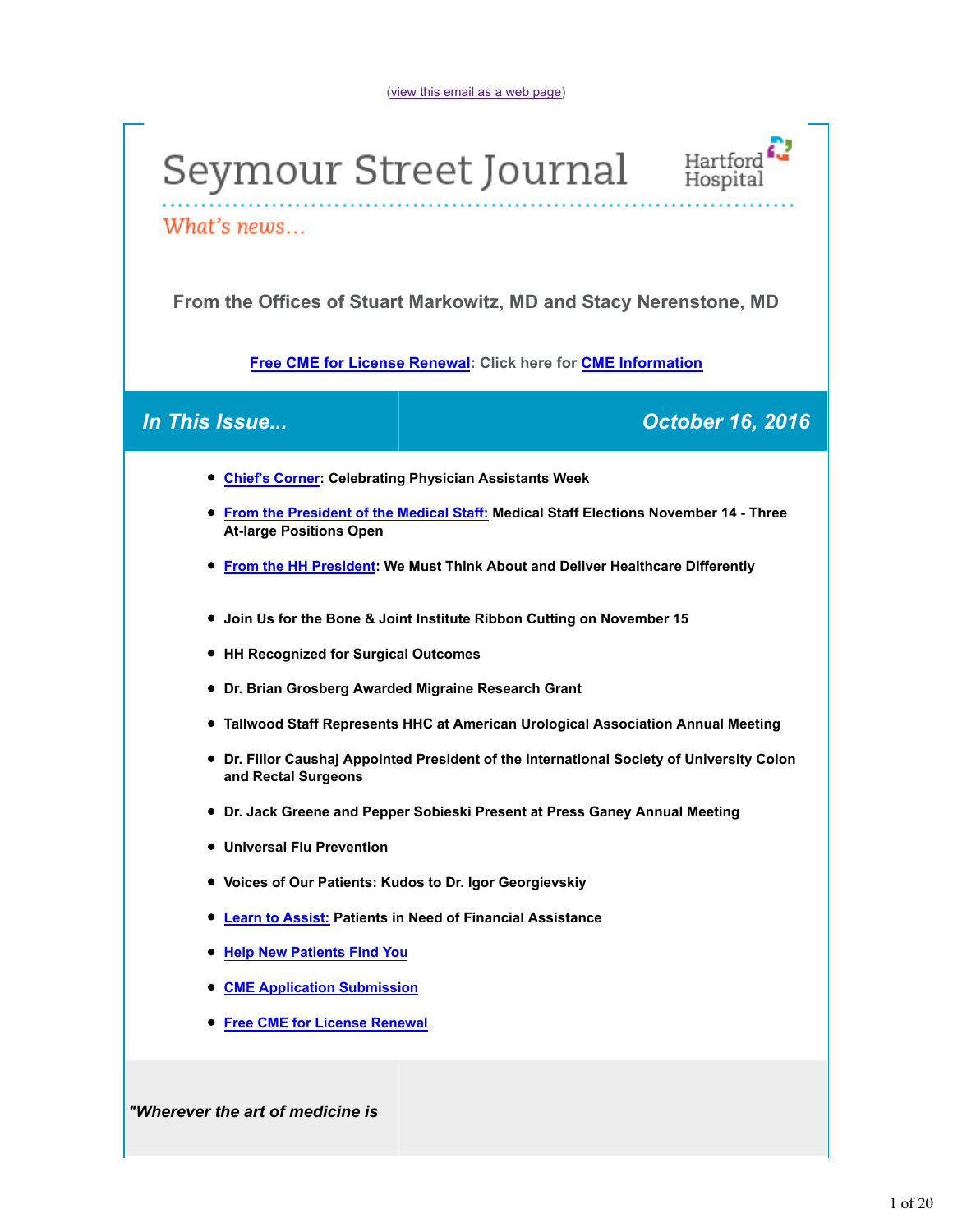*loved,*

**1822: Founded by an act of the legislature, The Institute of Living (originally the "Hartford Retreat for the Insane") was the first hospital of any kind to be built in Connecticut.**

#### *there is also a love of humanity."*

**- Hippocrates**

*Follow Hartford Hospital on facebook, youtube and twitter*

## *Chief's Corner*

*- Dr. Jack Greene, Hartford HealthCare Regional Vice President of Medical Affairs for the Hartford Region and Hartford Hospital*

#### **Just Ask Us!**

We have put in place a dedicated email box for the medical staff, called "Ask Jack." The emails will be picked up each day, and I will be responsible for making sure that you receive feedback. Send your concerns to *askjack@hhchealth.org*.

In addition, there is a dedicated email box to ask questions of **Dr. Stu Markowitz**. Send your questions or comments to *StuandYou@hhchealth.org*, and you'll get a response from Stu within 10 days.

#### **Physician Assistants (PA) Week**

Hartford Hospital celebrates National Physician Assistants (PA) Week and recognizes these professionals as an essential part of our overall healthcare system.

We are proud of the remarkable care and compassion that they provide every day to our patients and their families.

The PA profession has been named by several top media outlets, including Forbes and USA Today, as the most promising job in America. The demand for PAs increased more than 300 percent from 2011 to 2014, according to the healthcare search firm Merritt Hawkins.

As of January 2016, there were more than 108,000 certified PAs nationwide who interact with patients upwards of 350 million times annually.

This National Physician Assistants Week, we sincerely say *thank you* to those PAs who are providing outstanding patient care here and nationwide.

PAs are our PArtners in care!

## *From the President of the Medical Staff*

*- Dr. Stacy Nerenstone*, *President of the Hartford Hospital Medical Staff*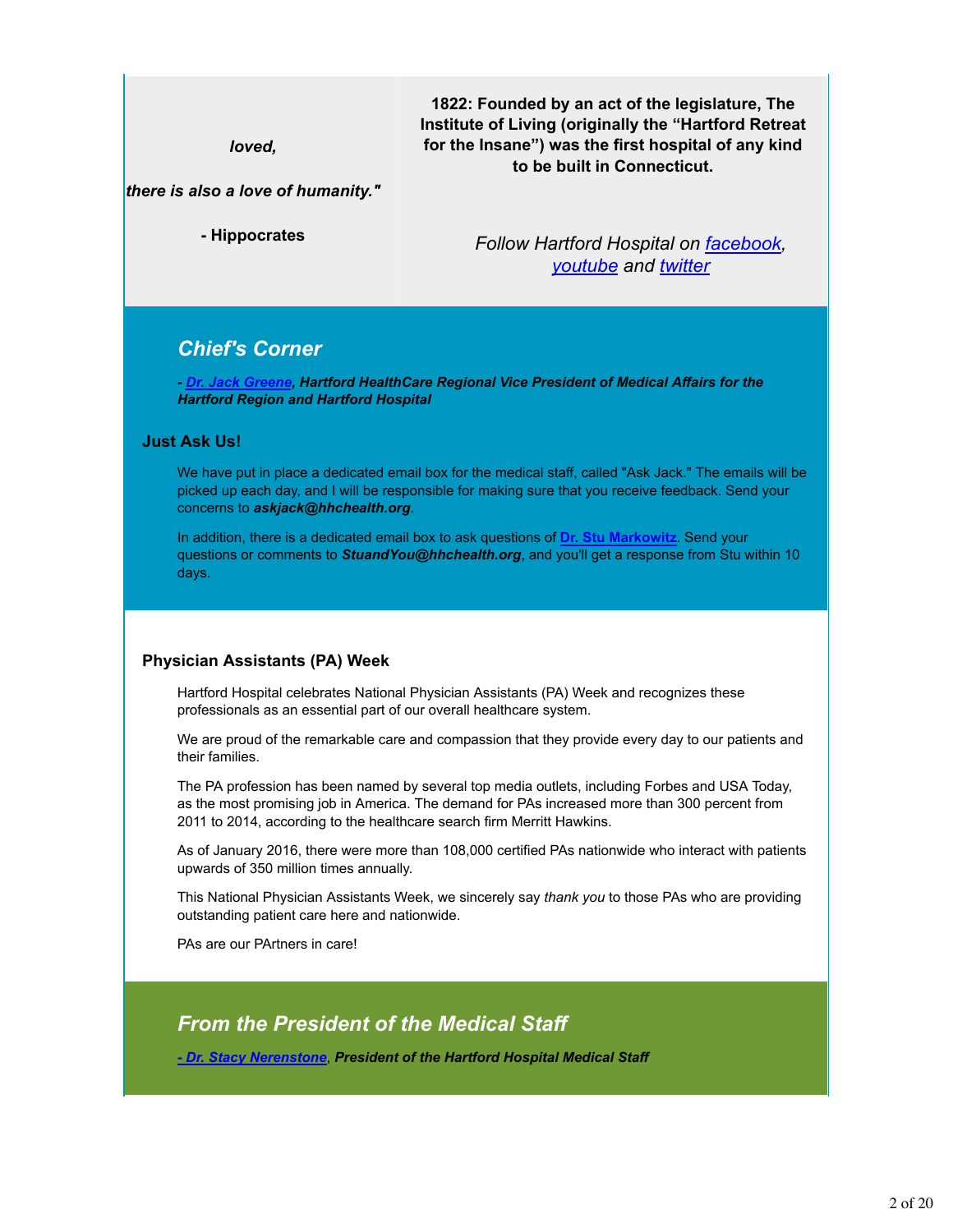#### **Medical Staff Elections November 14 - Three At-large Positions Open**

Dear Medical Staff Members,

Attached is a list current nominees and candidate statements for the upcoming Medical Executive Committee election scheduled on November 14.

We are voting for three at-large active staff members for two-year terms. There are five nominees:

- 1. **Dr. Heather Einstein,** Obstetrics & Gynecology, Hartford Hospital, appointed 2011
- 2. **Dr. Michael Golioto\*,** Medicine/Gastroenterology, Connecticut GI, PC, appointed 2002
- 3. **Dr. Michael O'Loughlin,\*** Radiology, Jefferson Radiology, appointed 2001
- 4. **Dr. Cynthia Price,** Emergency Medicine, Hartford Hospital, appointed 2001
- **Dr. Peruvamba Venkatesh,\*** Medicine, Hartford Hospital, appointed 1996 5.

#### *\*Incumbent*

Ballots will be sent out on November 14 and will be due back via email, fax or hand delivered to the Medical Staff Office by November 28. Only practitioners (physicians, dentists, oral surgeons, podiatrists, PsyDs or PhDs) who are on the active staff at Hartford Hospital will be eligible to vote.

#### *Candidate Statements*

#### *1. Dr. M. Heather Einstein, Department of Obstetrics & Gynecology, Division of Gynecology*

My name is Heather Einstein, I have been a Gynecologic Oncologist at HH for 5 years, and I would like to represent you as an at-large member on the MEC.

I am proud to work at Hartford Hospital, primarily because I have such respect for my colleagues: we have excellent physicians here who are focused on giving patients optimal care. We all know there are a lot of changes happening in medicine, at a seemingly break-neck pace. As physicians we can't sit back and let change just happen to us; we need to be drivers of change, helping to guide the hospital so those changes positively benefit our patients and our community.

As a female surgeon and mother of 3, I will represent the changing face of the medical staff, and bring a slightly different perspective to the MEC. I am committed to the medical staff, serving on the Physician Engagement Committee, the Obstetrics/Gynecology Clinical Competency Committee and as director of the Gynecologic Oncology Resident Rotation at Hartford Hospital. Those that know me well know I am not shy about standing up for what is right. If you elect me to the MEC, I would give a voice to those thoughts you're having that you wish someone would say. It is not enough just to identify problems. I am committed to effecting positive change.

#### *2. Dr. Michael Golioto, Department of Medicine/Gastroenterology (Incumbent)*

My name is Michael Golioto and I am running for re-election as a member-at-large seat on the Hartford Hospital medical executive committee. I have been a member of the active medical staff at Hartford Hospital for the last 14 years practicing gastroenterology. Prior to my arrival at Hartford Hospital, I completed my undergraduate degree at Columbia University, medical school at the University of Medicine and Dentistry of NJ- NJ Medical School, and internal medicine residency and gastroenterology fellowship at Duke University Medical Center.

I am a founding member and remain active on the Board of Directors of CTGI for 10 years. In this role, I have been able to advise, lead and shape the vision and strategy of the practice since its inception in 2006. During my time on the board CTGI has expanded dramatically through integration of multiple practices while working in close partnership with Hartford Hospital and HHC on multiple mutual projects and initiatives. I have worked to develop our gastroenterology hospital consultation service by coordinating physicians and mid-level providers in an integrated, team approach. Within my group practice, I have helped to recruit early career physicians and mentor their career development. I have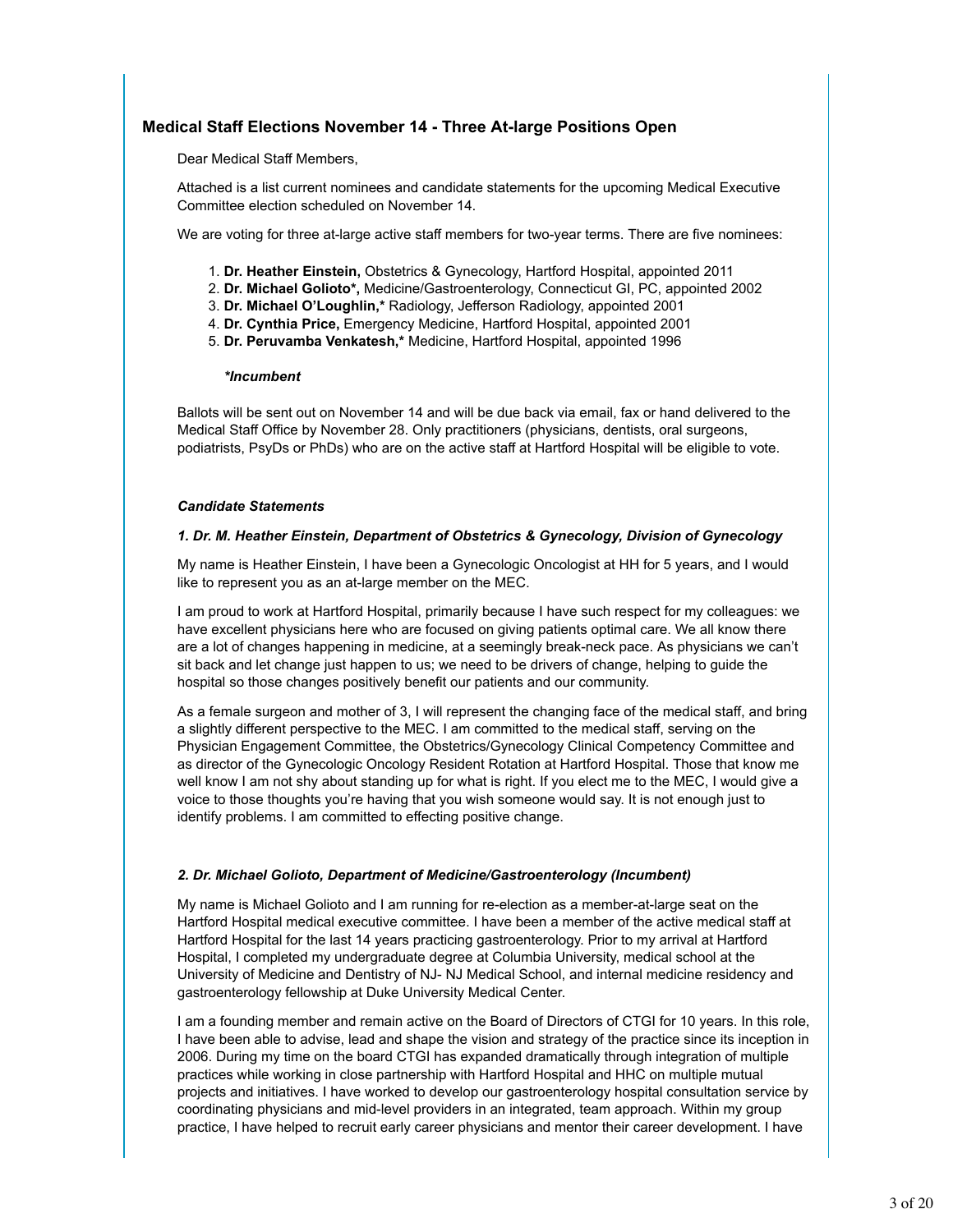served for 7 years on the Hartford Hospital endoscopy steering committee and worked to standardize the credentialing process for endoscopic procedures for practitioners at HH. In addition, I have an active role in teaching gastroenterology to fellows and residents within HH. I have been in a partnership with the Cancer Institute, providing community outreach with a twice yearly lecture series and performing clinical research in pancreatic cancer with sponsorship and support through outside funding and donations. I am a recent graduate of the HHC Physician Leadership Development Institute through which I formed many meaningful relationships within HHC while also gaining a greater understanding of the landscape of healthcare and the HHC system.

My main focus and passion continues to be patient care. I have been clinically active at Hartford Hospital for over a decade and I maintain a daily presence in the hospital in both outpatient and inpatient areas. I have enjoyed serving on the MEC for the last year, and have been an active participant with a perfect attendance record. I believe that my clinical experience and leadership skills continue to make me a sound candidate for the MEC at Hartford Hospital.

#### *3. Dr. Michael O'Loughlin, Department of Radiology (Incumbent)*

I have been at Hartford Hospital since 1996 and a former graduate of the Hartford Hospital Radiology Residency Program in 2000. I then left Connecticut for my Fellowship in Cross Sectional Imaging at the Mayo Clinic in Rochester MN before returning to Hartford in 2001. I am the current MRI section chief for Hartford Hospital and Jefferson Radiology as well as the CT section chief at Jefferson Radiology. Since 2010 I have been the Radiology Residency Program Director at Hartford Hospital. I believe collaboration between disciplines provides the best patient outcomes, and enjoy working alongside my clinical colleagues on multiple DMT's, research projects, and hospital committees. I am the Vice Chair in the Radiology Department at Hartford Hospital and I am a member of the Jefferson Radiology Board of Directors. I have served as a Member at Large on the Medical Executive Committee over the past two years and have found it to be a rewarding experience.

For leadership training, I have completed the Physician Leadership Development Institute for Hartford Healthcare in 2015. I have obtained the Academy of Radiology Leadership and Management Certificate of Achievement. I have reached the Level 1 certification requirements for the American College of Radiology Leadership Institute Certificate (currently working on my level 2certification). And in my free time, last year I became board certified as a Magnetic Resonance Medical Director/Physician (MRMD), and yes this is a real thing.

I would hope to continue to bring my training, experience, common sense, occasional humor, and helpful personality to the Medical Executive Committee as one of this year's at-large members.

#### *4. Dr. Cynthia Price, Department of Emergency Medicine*

My name is Cynthia Price and I would like to run for an at-large position of the Medical Executive Committee.

I have been employed by Hartford Hospital in the Emergency Department for the past 16 years. I have seen Hartford Hospital grow from the close knit family of employees we used to be to now being the flagship organization of a large, progressive conglomeration. I note negative and positives as we transition and feel I have insight as we become the example of how to demonstrate our values.

I will offer my opinion and support new initiatives going forth. I bring the unique perspective from the Emergency Department which means I interact with most specialties and personalities as well as all different patients that need a voice. I also interface with the community physicians who rely on communication with the hospitals in the system to take high quality care of the patients that they entrust to our attention. I have input from my diversity and residency education background and feel I can add to the governance in a constructive manner.

Examples of my leadership involvement include the Physician Engagement Committee to which I was invited to join last year. I have enjoyed being an active member specifically addressing the needs of the physician community. I also sit on the Physician Wellness Committee for the past two years which holds an obligation to improving life for providers here at Hartford Hospital as an addition to the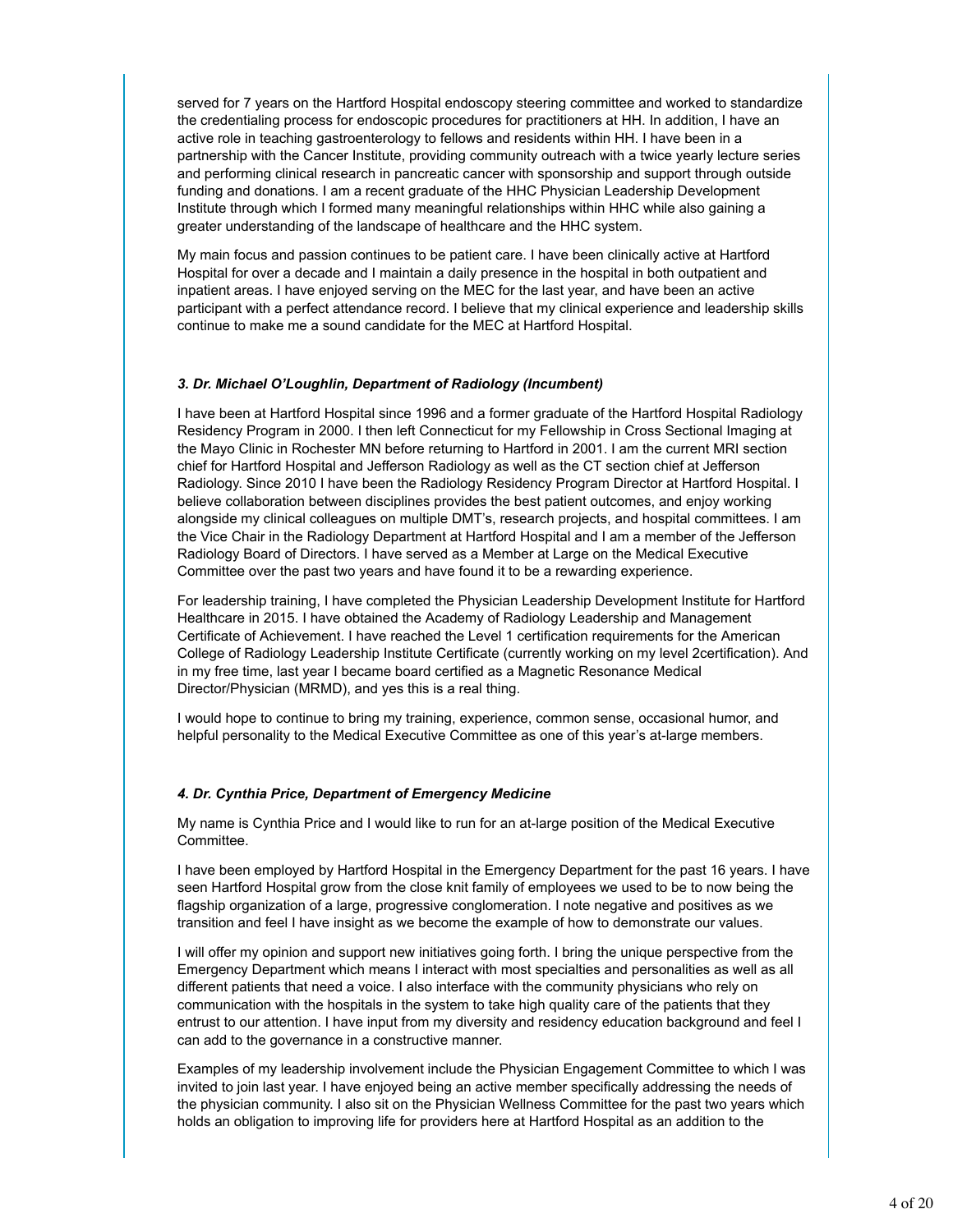Engagement group. I have participated in Pharmacy and Therapeutics Committee for the past 5 years and was the physician champion of the recently defunded but important Domestic Violence Advisory Board. I have enjoyed leadership training and discussion at the yearly Hamilton retreat. I look forward to serving all with a smile.

#### *5. Dr. Peruvamba R. Venkatesh, Department of Medicine/Internal Medicine (Incumbent)*

Dear colleagues and friends:

I'm writing to ask for your continued support to serve on the Medical Staff Executive Committee (MEC) and support you and all of the medical staff. You may be aware I have served on the MEC for the past 6 years and contributed significantly to many initiatives during that time that have been very relevant to the welfare and functioning of the medical staff. I see my role simply stated is to be 'supportive'. That's the only reason I wish to continue my role on the MEC.

Some my other accomplishments include my role on the Credentials Committee by facilitating the interviews and with on boarding of physicians joining our medical staff. I remain active in the malpractice prevention area by supporting our initiatives for physicians through MRM training and remaining active on our Malpractice Review Committee. I am also on the Physician Engagement and the Physician Wellness Committees.

My membership on the Executive Leadership Team has provided with the opportunity to understand hospital operations better and liaise effectively with hospital leadership and add medical staff perspective to many discussions.

You may be aware that I have been on the medical staff of the Department of Medicine at Hartford Hospital for over 21 years. I continue to serve as the Associate Director of Medicine for the Department and have remained at the forefront of the meaningful operational changes that have been brought about over the past several years. As the Director for Quality, I continue to help the Division Chiefs of Medicine achieve their quality objectives and metrics that go with it.

Medical education has remained the primary focus of my efforts for over 20 years and I remain committed to elevating our status as the premier education site for undergraduate and graduate medical training. Over this past year I have also taken on an additional role of Chief Academic Officer and Assistant Dean. I am actively collaborating with many members of our medical staff to potentially expand the medical staff role in all aspects of education.

Based on the abbreviated summary of my achievements listed above, and my innate desire to contribute to our medical staff leads me to ask for your support. I hope you will find my candidacy one worth supporting and I wish to thank you in advance.

#### *Current Medical Executive Committee Officers*

- President: Stacy R. Nerenstone, MD (Exp. 11/17)
- Vice-President: Matthew L. Saidel, MD (Exp. 11/17)
- Treasurer: William V. Sardella, MD (Exp. 11/17)
- Secretary: Elizabeth Brady, MD (Exp. 11/17)

#### *Current Chiefs of the Departments: At-large Members*

- Adam Borgida, MD, Obstetrics & Gynecology
- Michael Golioto, MD, Medicine/Gastroenterology (Exp. 12/16)
- Thomas Farquhar, MD, Radiology
- April Goller, MD, Medicine (Exp. 12/17)
- Ajay Kumar, MD, Medicine
- Mitchell McClure, MD, Medicine/Hospital Medicine (Exp. 12/17)
- Kenneth Robinson, MD, Emergency Medicine
- Michael O'Loughlin, MD, Radiology (Exp. 12/16)
- Steven Shichman, MD, Urology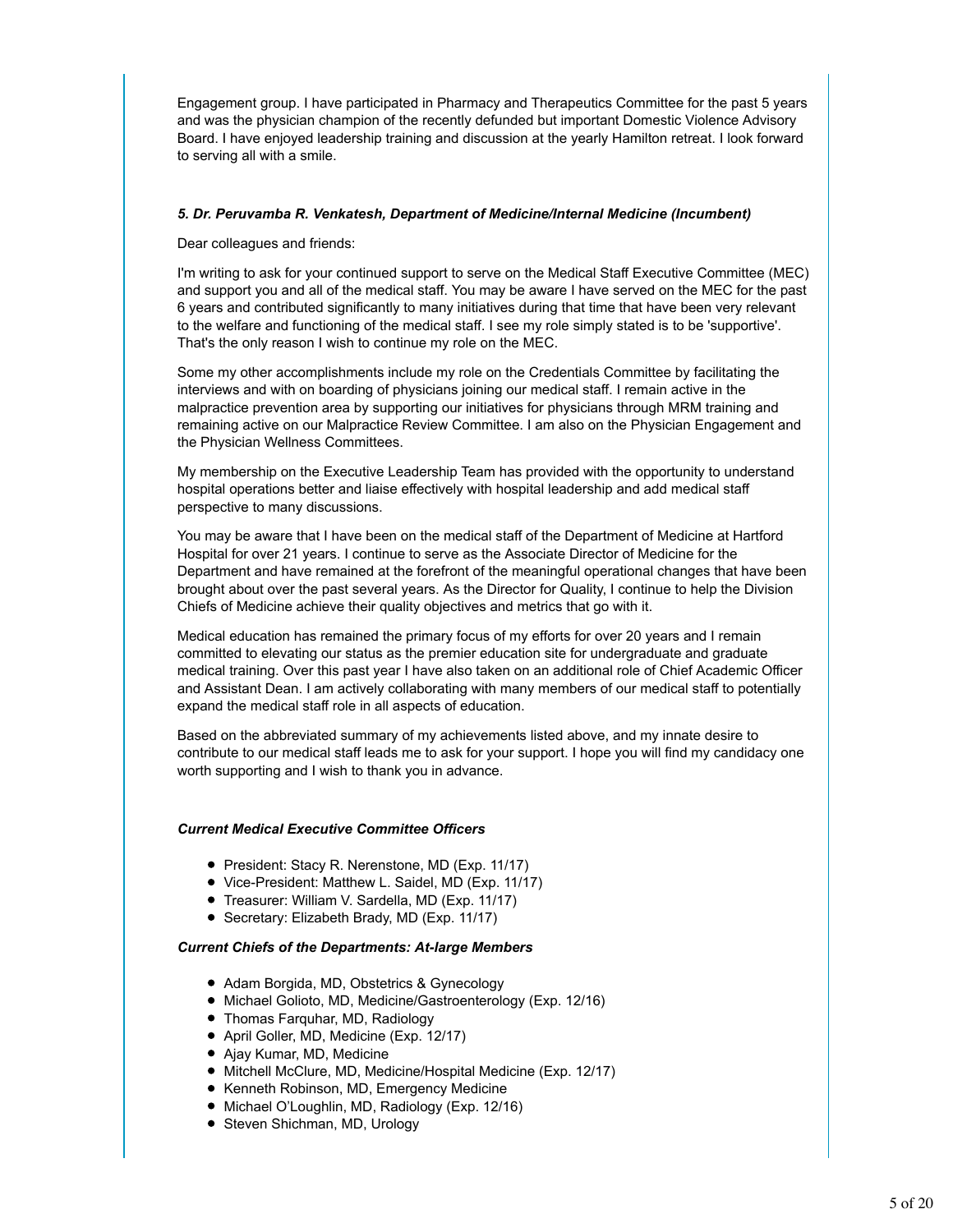- Samuel Pope, MD, Medicine/Pulmonary (Exp. 12/17)
- Witold Wiberski, MD, Anesthesiology
- Peruvamba Venkatesh, Medicine (Exp. 12/16)
- Andrew Wakefield, MD, Neurosurgery (Exp. 12/17)

## *From the Hospital President*

*Dr. Stu Markowitz*, *Senior VP, HHC, and Hartford Region President*

#### **We Must Think About and Deliver Healthcare Differently**

Over the past few years, we've seen the healthcare environment change dramatically. At Hartford HealthCare, we have worked hard and with great purpose to lay a foundation for a successful future, one that is dominated by value and customer experience, while lowering our cost of care, improving our quality and keeping our patients healthier.

Hospital care should be the last resort to managing disease and illness and to that end we have targeted growth in access to care in our communities and, when appropriate, to bringing healthcare resources closer to home. We are intentionally becoming less "hospital-centric" as our system of care evolves and we strive to innovatively manage populations in the communities and regions we serve.

This means we must think about and deliver healthcare differently. Hartford HealthCare is making inroads to doing that with the establishment of institutes that bring all aspects of disease management and wellness together in an organized and highly coordinated fashion to improve patient outcomes and the overall health of our communities.

You have heard recently about developments in our Neuroscience Institute and the Heart and Vascular Institute, headed by physicians well-known in their fields: **Dr. Mark Alberts** for Neuroscience and **Dr. Sabet Hashim and Dr. Paul Thompson** for Heart and Vascular. They join our other institute physician leads **Dr. Courtland Lewis** for the Bone & Joint Institute, **Dr. Peter Yu f**or the Cancer Institute and **Dr. Steve Shichman** for the Tallwood Urology and Kidney Institute.

These Institutes bring together resources from across Hartford Healthcare for our patients and for all our medical staff as they standardize care and help us continue to improve quality. They are early in their evolution but already showing great results. They break down the traditional silos of care and now pave the way for a new model that already is bringing true value to our patients and their families and greater satisfaction to our staff for the work we are able to do and the results we are able to accomplish.

## *Top News*

#### **Join Us for the Bone & Joint Institute Ribbon Cutting on November 15**

Join us **Tuesday, November 15** as we celebrate a new era in healthcare in the region with the ribbon cutting for the new home of the Hartford HealthCare Bone & Joint Institute at Hartford Hospital. The ceremony will begin at 4:30 p.m.

The five-story inpatient hospital linked by a pedestrian bridge to the institute's four-story ambulatory care center has been under construction for the past two years at Seymour Street and Retreat Avenue. The inpatient hospital, with 10 operating rooms and 60 beds, will also includes orthopedic urgent care, diagnostics, imaging, and a wellness-rehabilitation center. The four-story ambulatory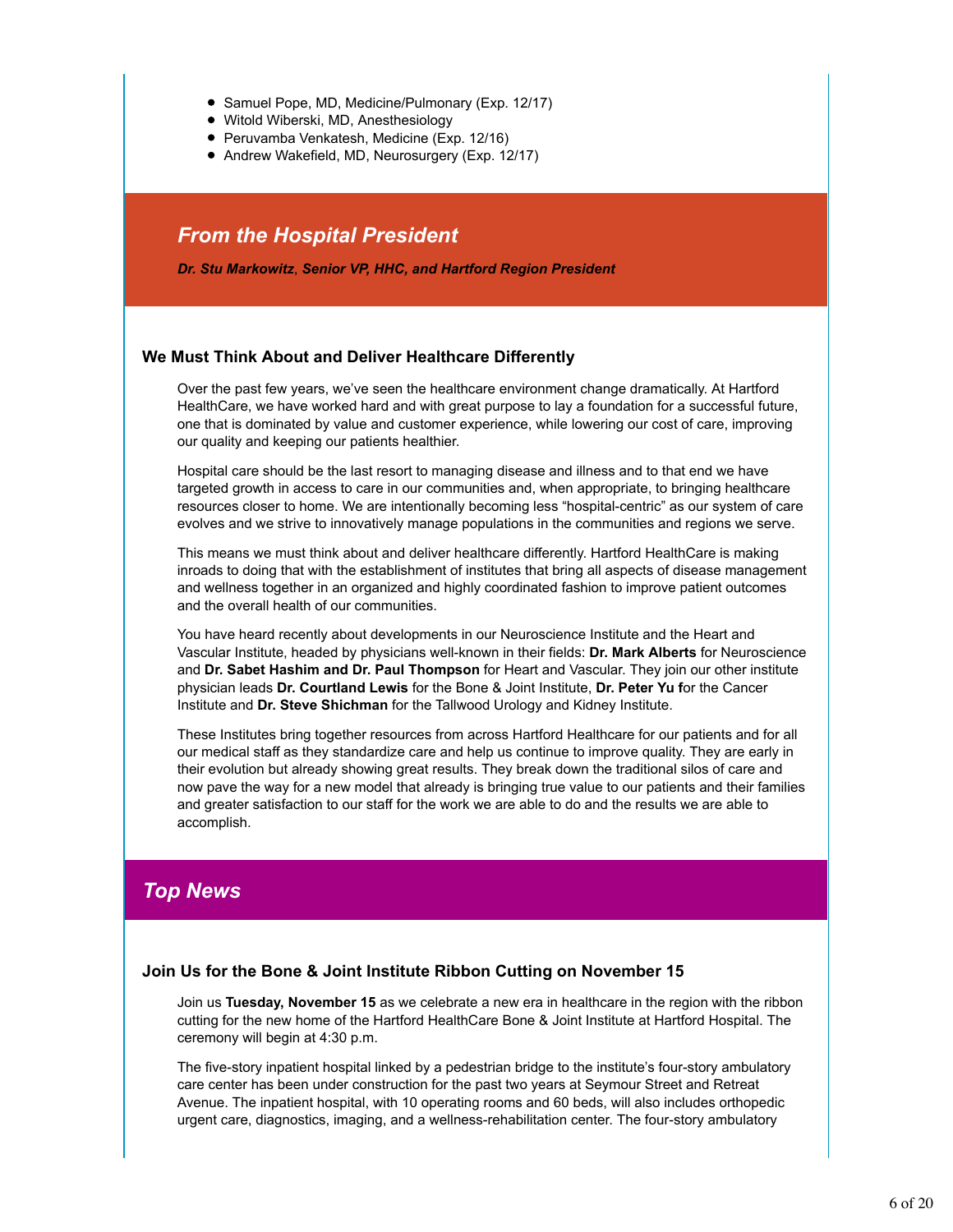center will house five ambulatory surgery rooms and offices for orthopedics and rheumatology, and a medical and community education center.

"This expansion will allow [us] to meet a new era in healthcare," says **Dr. Courtland Lewis**, the Bone & Joint Institute's physician-in-chief. "Every professional in the institute, from anesthesiologists to radiologists, will be exclusively trained in musculoskeletal care where they can share best practices centered on the patient. The end result is improving access to quality care, while reducing costs and keeping patients healthy."

#### **HH Recognized for Surgical Outcomes**

The American College of Surgeons National Surgical Quality Improvement Program (ACS NSQIP) has recognized Hartford Hospital for achieving meritorious outcomes for surgical patient care in 2016. ACS NSQIP participating hospitals are required to track the outcomes of inpatient and outpatient surgical procedures and then analyze their results to improve the quality of surgical care.

The ACS NSQIP recognition program commends a select group of hospitals for achieving a meritorious composite score, which is determined through a weighted formula combining outcomes in mortality, the incidence of cardiac arrest and myocardial infarction, the development of pneumonia, unplanned intubation, more than 48 hours of ventilator use, renal failure, issues with incisions, and urinary tract infections.

Only 61 hospitals achieved the distinction of attaining a meritorious composite quality score in the mentioned areas. ACS NSQIP is the only nationally validated quality improvement program that measures and enhances the care of surgical patients. Hartford HealthCare partner Backus Hospital was also recognized.

#### **Dr. Brian Grosberg Awarded Migraine Research Grant**

**Dr. Brian Grosberg**, medical director of the Hartford HealthCare Headache Center, is one of two internationally known headache specialists who have been awarded the first-ever Migraine Research Foundation Impact Award. He and Rami Burstein, MD, of Harvard will use the \$250,000 award to study status migrainosia, a severe form of migraine that lasts longer than three days. The goal of the award is to make an impact and lead to faster, more personalized treatment for those who suffer. This will be the first time anyone in the world has studied specific characteristics so science can better predict how to treat and prevent this kind of migraine.

https://www.dropbox.com/s/kos55qj16jaohbp/100216%20CTH%20ROUNDUP%20FIX.mov?dl=0

http://media.hartfordhealthcare.org:80/ermweb/player?id=vux8vWS0

#### **Universal Flu Prevention**

Every individual who works, learns and volunteers at HHC is required to receive a flu shot or an approved medical or religious exemption by Nov. 1.

The use of FluMist nasal spray vaccine no longer satisfies there HHC influenza vaccine requirement because it has been show to be ineffective.

Questions may be addressed to fluguru@hhchealth.org.

To learn more visit the Flu Prevention page of HHC Connect, http://hhcconnect.org/flu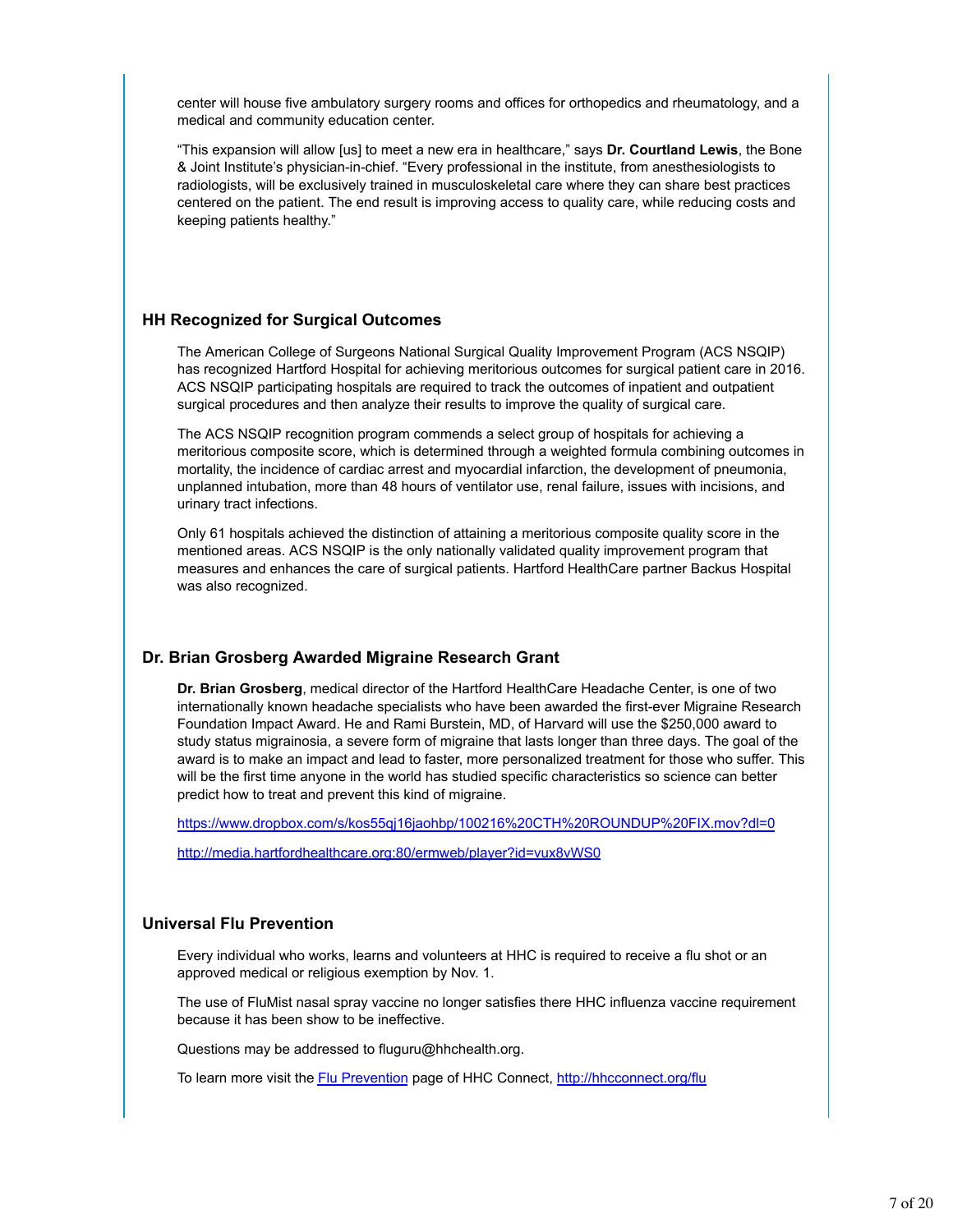#### **Tallwood Staff Represents HHC at American Urological Association Annual Meeting**

The Tallwood Urology and Kidney Institute was well represented at the recent New England section of the American Urological Association (AUA) 85th Annual Meeting in Portland, Maine.

**Drs. Arthur Tarantino, Steven Shichman, and Joseph Wagner presented on a variety of subjects, while Drs. Ryan Dorin, Anoop Meraney, and Joseph Wagner** had numerous podium and moderated poster presentations.

Dr. Tarantino was named the president elect of the New England AUA for 2018.

#### **Dr. Fillor Caushaj Appointed President of the International Society of University Colon and Rectal Surgeons**

**Dr. Fillor Caushaj** was appointed president of the International Society of University Colon and Rectal Surgeons (ISUCRS) at the XXVII Biennial ISUCRS meeting in Mumbai, India.

Dr. Caushaj also received the prestigious title of Ambassador Extraordinaire and the Medal of the Legion of Honor by the president of Albania for his services to the country. Dr. Caushaj has trained surgeons in Albania on how to perform advanced laparoscopic and colorectal procedures, and advised the Dean of their medical school on medical education reforms that are underway.

#### **Dr. Jack Greene and Pepper Sobieski Present at Press Ganey Annual Meeting**

**Dr. Jack Greene,** HH vice president for Medical Affairs, and **Pepper Sobieski,** HHC vice president of Quality and Safety, presented recently at the Annual Meeting of Press Ganey.

Their session was entitled "High Reliability in a Health System: Essential but Not Sufficient." The premise of the talk was that high reliability training was key in the drive to patient safety, but needed to be layered onto the right culture which had been established by the rollout of the H3W Leadership Behaviors.

The third facet to engage the staff on every shift was the implementation of Lean and daily management.

## *Research and Academics*

#### **"LGBTQ Across the Lifespan: How to care for this specialized patient population"**

**October 25**

The Hartford Hospital Geriatric Resource Nurses are sponsoring a free symposium on October 25 at 4 p.m. in Gilman Auditorium. entitled

"LGBTQ Across the Lifespan: How to care for this specialized patient population."

The guest speaker will be **Laura M. I. Saunders** Psy.D. ABPP, Licensed Psychologist , Clinical Coordinator of The Right Track/LGBTQ Specialty Track **at the IOL.**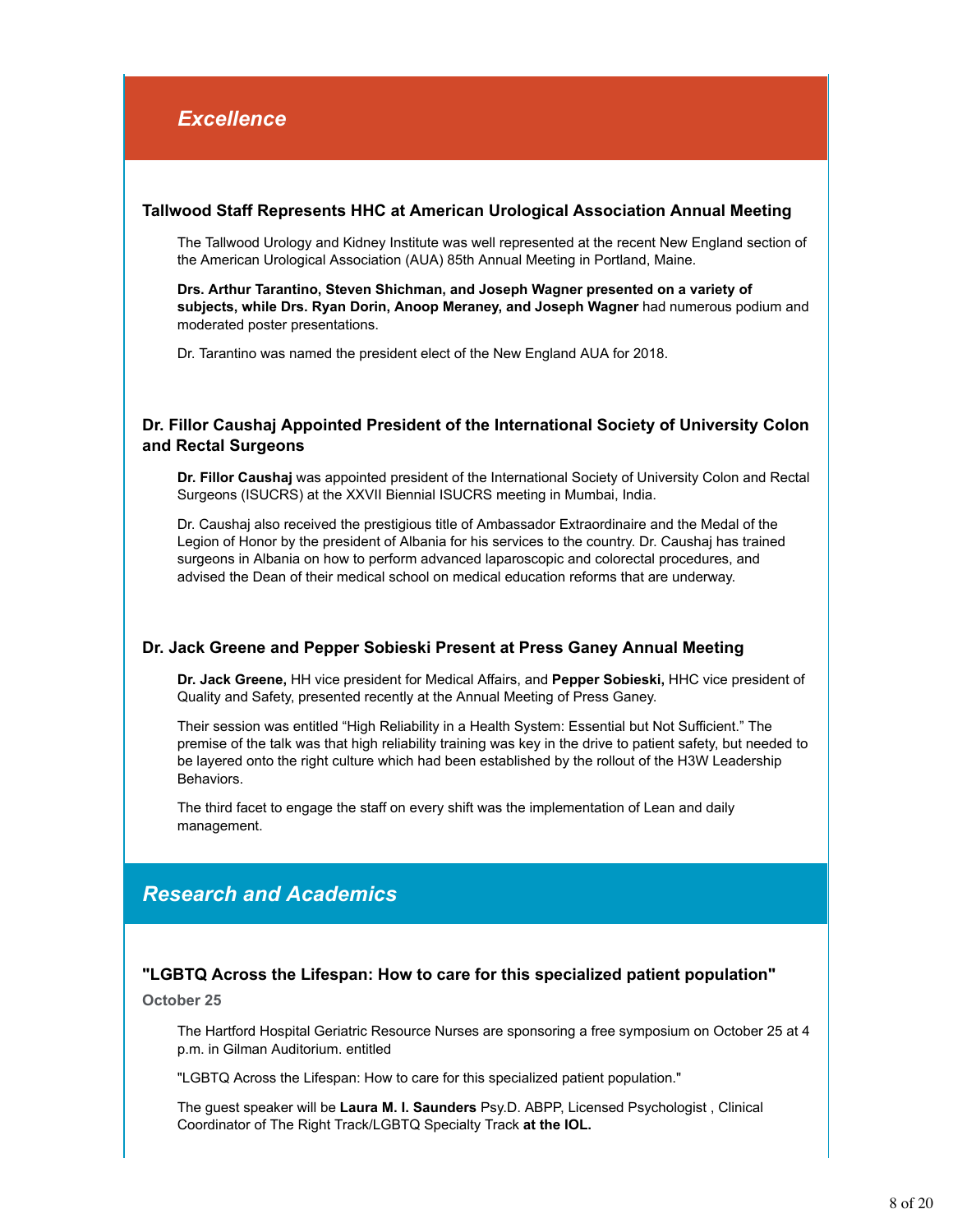*All disciplines welcome to attend. This event is for HH/IOL and HHC at Home employees only.*

Light Refreshments will be served, **1 CEU for Nursing and SW**; to register **email only: Jessica.leroux@hhchealth.org**

#### **The Hartford Healthcare Cancer Institute Presents: The Basics of Bone Marrow Transplant Lecture Series**

**6-7 p.m., Hartford Hospital Cancer Center, Taylor Conference Rooms**

#### *Oct. 24: Post-transplant Care for Autologous HCT Recipients: Can We Bring Patients Back Home Earlier?*

Memorial Sloan Kettering Cancer Center Lecturer to be announced

#### *Nov. 28: Post-transplant Care for Allogeneic HCT Recipients: Can We Bring Patients Back Home Earlier?*

Memorial Sloan Kettering Cancer Center Lecturer to be announced

The lecture can also be viewed via videoconference (meet.cancer@video.hhchealth.org) at the following locations:

- Backus Hospital, MOB Conference Room
- MidState Medical Center, Conference Room IV
- The Hospital of Central Connecticut Cancer Center, Conference Room A
- Windham Hospital, Johnson Room

Lectures are CME-eligible. For more information, please contact Andrea Dash at Andrea.Dash@hhchealth.org.

### **Women's Physician Leadership Consortium**

*Wednesday, October 26*

*RSVP by October 19*

All physicians - male and female - are invited to the Women's Physician Leadership Consortium on Wednesday, October 26 from 5:15-8 p.m., in Heublein Hall.

Keynote speaker Dr. Hope Ricciotti, chair of Obstetrics and Gynecology at Beth Israel Deaconess Medical Center, will speak on "Lessons from My Leadership Journey."

Food and beverages will be provided.

Please RSVP to Joanne Jurs 860-972-2493 or Joanne.Jurs@hhchealth.org by October 19.

#### **Foundations of Trust: Connecting Our Community to Research**

#### **October 25 and 26**

Hartford HealthCare and The Office for Human Research Protections (OHRP) are hosting a Research Community Forum on Tuesday and Wednesday, October 25 and 26, at the Hartford Marriott Downtown Hotel in Hartford, Connecticut. This will be a two day event full of exhibits, keynote presentations, interactive workshops and networking at its finest.

**Tuesday, October 25** features a symposium style format focused on ethical issues of engaging community participation in research. The keynote speaker Camille Nebeker, Ed.D., M.S., is considered an expert in applying human research ethics in emerging technologies. Her presentation for this event is: "Connected and Open Research Ethics: Ethical Research Using Personal Health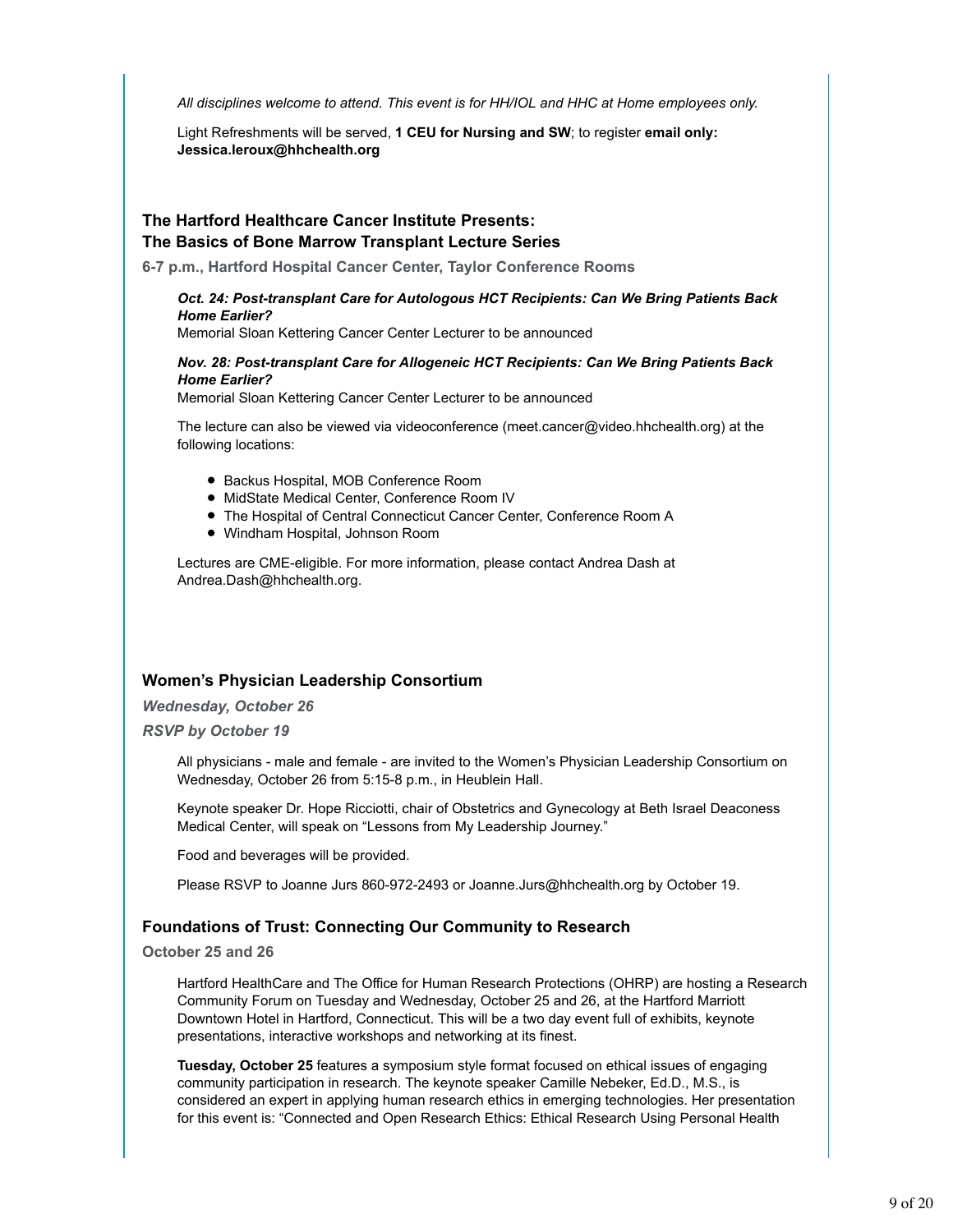Data." Several break-out sessions are available in various topics including: the impact of recent federal updates, community engaged participatory research, patient powered research as well as mobile health engagement.

**Wednesday, October 26** is a workshop-style interactive day providing an opportunity for the research community to engage with staff from the Federal Office for Human Research Protections (OHRP). This program will explore various key aspects of human research protection including the direct perspective of former participants.

*This event has been approved for CME and CIP credits. Click here for more information*.

#### **HHC Cancer Institute Presents:**

#### **Pancreatic Cancer-Developing High-Risk Identification and Early Detection Paradigms**

**Thursday, November 3, 12-4:30 p.m. (Register by Oct. 27) Farmington Marriott, 15 Springs Rd., Farmington**

Speaker will be Dr. Robert Kurtz, from Memorial Sloan Kettering Cancer Center.

Please register for this event by October 27 by emailing Andrew.Mahoney@hhchealth.org.

#### **2nd Annual Blood Management Symposium**

**Friday, Nov. 11, 7 a.m.-3:30 p.m., Heublein Hall**

CME credits are pending. A brochure and registration form will be sent out shortly.

For any questions, please contact Erica Thompson at 860-972-5766.

## *Accepting New Patients? We Can Help*

#### **Help New Patients Find You**

Hartford HealthCare offers physicians a free powerful tool to help reach potential patients. The system-wide "Find A Doctor" search feature on our website helps potential patients connect with appropriate physicians when they need care.

Patients' searches lead to doctors' online profiles, which are based on information physicians provide to the Medical Staff Office. Details on education, specialty, office locations, languages spoken, biography and any promotional videos are displayed, helping patients make vitally important decisions in choosing a physician.

The HHC Planning and Marketing team is committed to making sure this online information is correct. Please spend a few moments reviewing your profile at HartfordHealthCare.org/verify. Click the "Physician Feedback Form" on the right hand side of your profile to submit changes.

You will need your NPI number to verify your identity. The "Accepting New Patients" filter is set as the default to help patients connect with physicians who are taking new patients. If you are no longer accepting new patients, please let us know. Changes to your profile will be made within three business days.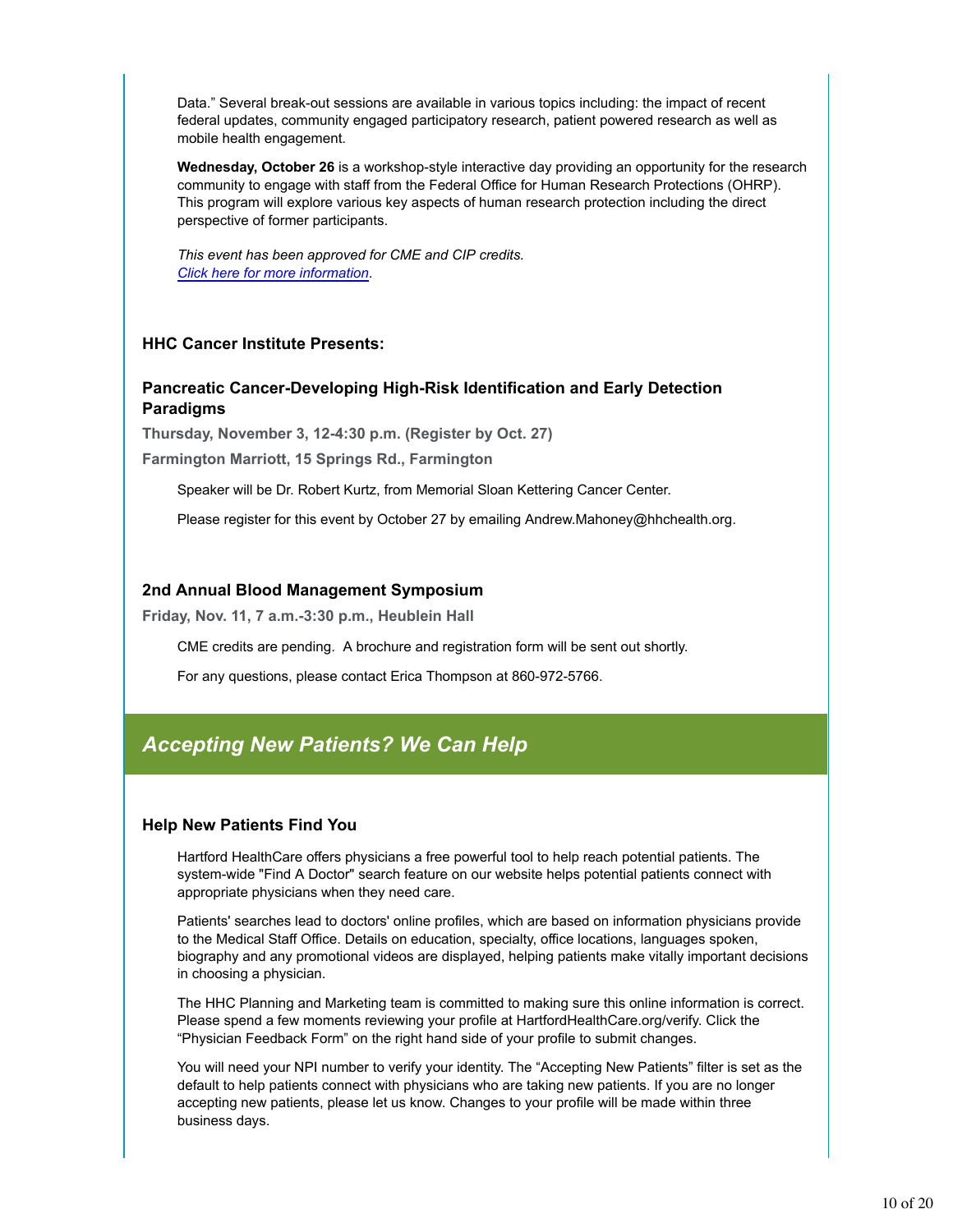## *Operational Update*

#### **Changes in AJCC Staging Requirements**

The 8th edition of the American Joint Committee on Cancer (AJCC) Cancer Staging Manual is due out at the end of October.

Any physician involved with staging should know that there have been some pretty big changes in AJCC staging requirements.

There are many free resources available that are good refresher lessons, a tab for cancer staging education and a category specific to physician. https://cancerstaging.org

For more information, contact Mary Fleming, CTR, MSOL, manager of the Hartford Hospital Cancer Registry at 860-972-2122.

#### **Save the Date for the 2017 Black & Red Benefiting Neuroscience**

Save Saturday, January 28, 2017, for Hartford Hospital's annual gala, the Black & Red. The Hartford HealthCare Neuroscience Institute at Hartford Hospital will be honored at the event, which will feature entertainment by Fitz & The Tantrums.

Funds raised through the 2017 Black & Red will help create the platform to further enhance the research and outcome measurements that will elevate the breadth and depth of neuroscience services in Connecticut. Tickets for the hospital's signature fundraiser will go on sale in the coming months.

See our Sponsorship Opportunities Guide to find out about all event sponsorship options. The deadline to sponsor is Friday, December 16. For questions, contact Carla Burgess, director of development, at carla.burgess@hhchealth.org or (860) 972-1932. For event updates, visit giving.harthosp.org/blackandred.

#### **General Internal Medicine Meeting-Save the Date**

**November 1, 5:30-8:30 p.m.- Pond House Cafe, West Hartford**

*"The surge of Aedes, Aegypti and Mers: Vector-borne diseases" - Dr. Jack Ross*

Dinner will be provided.

Hartford Hospital is accredited by the Connecticut State Medical Society to provide Continuing Medical Education for Physicians. Hartford Hospital designates this live activity for a maximum of 1.5 AMA PRA Category 1 credit (s). Physicians should claim only credit commensurate with the extent of their participation in the activity.

#### **Reminder! Do Your ALICE Armed Intruder Training**

**Deadline extended to December 31.**

Link to training: **http://hhchelp.hhchealth.org/kinetic/login.jsp**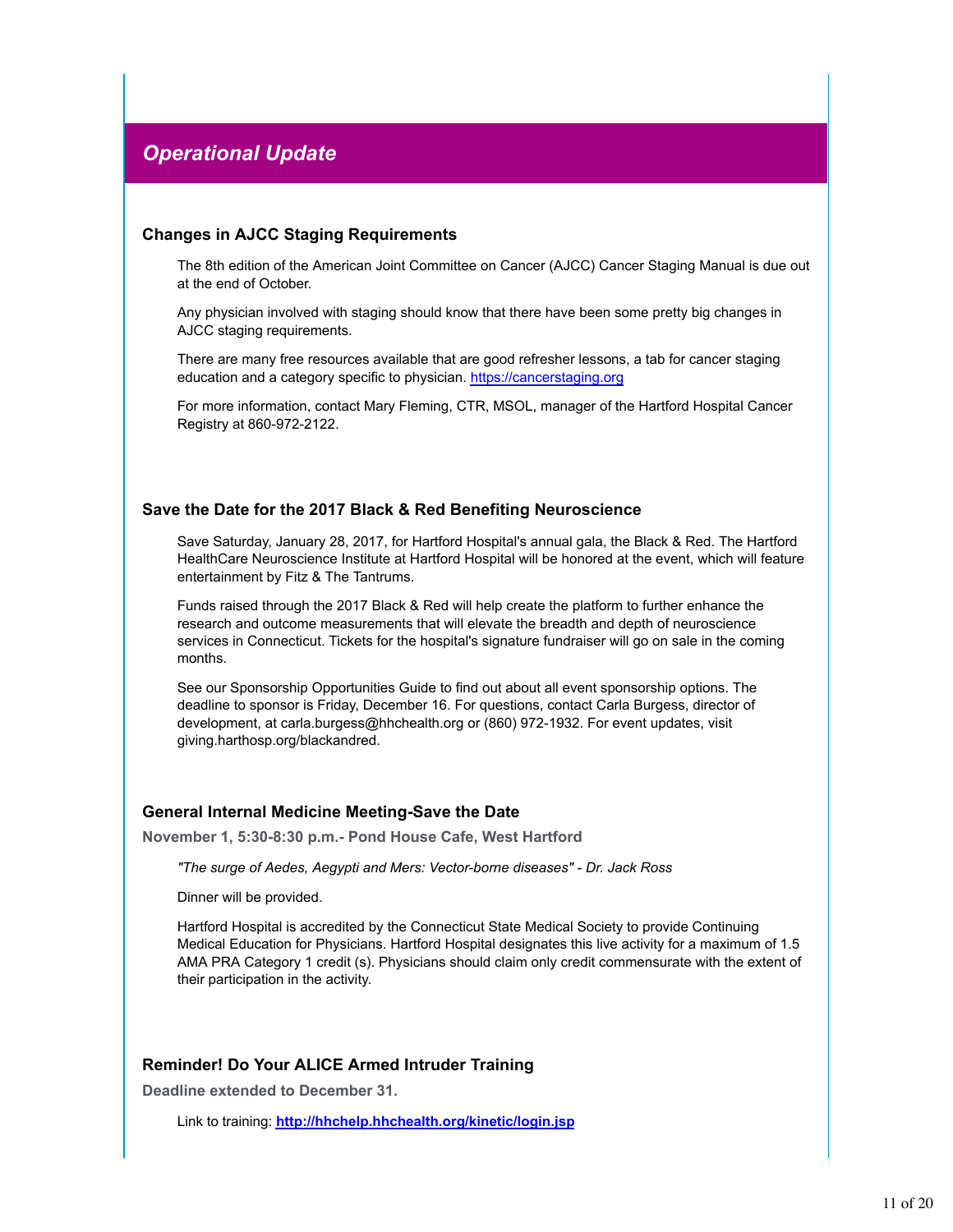#### **Educational Events and Programs Calendar Available**

#### *Click here to download.*

The Hartford Healthcare Cancer Institute has published an Educational Events and Programs Calendar listing all programs and support groups available this fall.

#### **Patients in Need of Financial Assistance**

Do you know a patient who is in need of financial assistance?

Hartford HealthCare can provide help to patients in need. Learn more about the program and how to assist patients on HHC Connect: **https://intranet.hartfordhealthcare.org/inside-hhc/patientsupport**

#### **Remind a Colleague: Wash In, Wash Out**

All health care workers and patients should feel comfortable reminding any other health care worker to sanitize regardless of their role. This should always be done in a courteous and constructive manner. All health care workers should respond courteously and gratefully when reminded.

If you remind another health care worker to sanitize, and he or she responds with irritation or hostility, please notify their department chief, **Dr. Jack Greene** or **Dr. Jack Ross**, who will communicate with them to prevent recurrences.

## *Improving Doctor-to-Doctor Communication: TigerText*

### **A Free Tool To Help You**

We all want to do what is best for our patients. Problems in communication between hospital providers, consultants, and community providers has been identified as a major source of dissatisfaction for both patients and physicians. And it can lead to gaps in patient care.

Hartford Hospital has invested in a tool to help providers improve communication. It is a HIPAA compliant texting service called TigerText,and we are offering it to the medical staff at no charge.

TigerText allows a provider to send brief text messages, with patient identifiers, to another provider on the system. Examples of texts include quick reports of a procedure, notification of discharge, questions about medications, etc. There is an option to alert people if you are on vacation, and the notices that are sent are marked as read when they are opened by the recipient.

We are anxious for all of our Medical Staff to enroll in this free application. It is VERY easy to use, even for those of us who have problems with new technology. We urge everyone to register and get on this useful and HIPAA compliant system today-it will make your job easier and improve patient safety.

- **Here is a TigerText Request form with directions on how to get TigerText:. You can download** *the form here*
- For further help with this, feel free to contact **John.Rogalsky@hhchealth.org** (860-972-3207).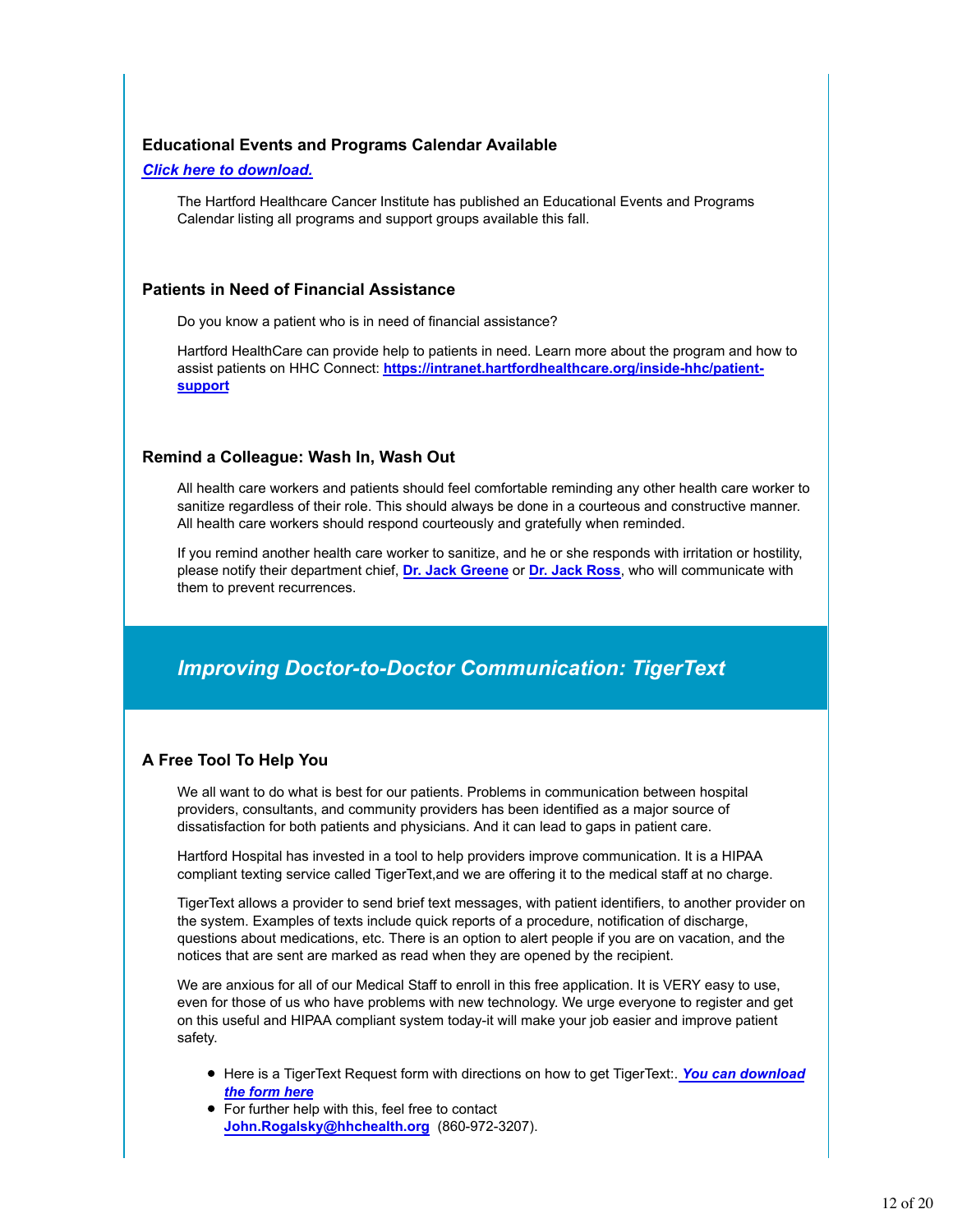#### Any problems not resolved by the TigerText Help line can be referred to **Dr. Marc Palter** at **Marc.Palter@hhchealth.org**.

#### **TigerText Support**

For Hartford Hospital users, TigerText support can be obtained by calling the Hartford HealthCare help desk at 860-545-5699 and choosing option #6; or by calling TigerText Pro support directly at 650- 564-4722.

For issues related to password recovery, a helpdesk call is required and will be routed to the Mobility team.

## *Hartford Hospital Media Coverage*

#### **Media Coverage Wrap-Up**

**Ken Bruno** from the Hartford HealthCare Rehabilitation Network appeared on NBC CT discussing HHC's role at the Hartford Marathon. He also demonstrated stretching techniques for runners. https://youtu.be/HJ\_fHcy\_NsA

**Dr. Ryan Dorin** appeared live on NBC CT to discuss a 10 year study that showed prostate cancer survival rates are equally high if the disease is monitored versus having surgery or radiotherapy. *https://youtu.be/QG1JhPtkG0U*

**Dr. Laura Saunders** was on WNPR to talk about political "kindness." How to be civil when you disagree...

Dr. Saunders also appeared on FOX 61 for a live interview to talk about the dangers of social media, prompted after a QU student posted a racially charged photo on snapchat. https://youtu.be /CqM7Lefod18

**Dr. Hank Schwartz and Dr. David Glahn** appeared live on the Colin McEnroe Show on WNPR speaking about the case of Henry Molaison or "H.M." He was one of the early subjects to receive a radical (at that time) new version of a lobotomy in 1953 at the IOL to treat the severe epilepsy he developed after a head injury earlier in his life. Dr. Schwartz provided a historical perspective while Dr. Glahn discussed the depth and the nature of the surgery, the brain anatomy and brain function, and how far we have come today. http://wnpr.org/post/remembering-hm-man-who-couldnt-remember

**Ricardo Taboada** was featured on Medical Rounds (channel 3) talking about nerve pain.

**Dr. Kristen Zarfos** appeared on Better Connecticut WFSB speaking about Breast Cancer Awareness. https://youtu.be/9wanWwXZRjM

#### **Connect to Healthier on NBC-CT**

HHC's two-minute "Connect to Healthier" segment airs each Sunday at 9:20 a.m. and it's posted fresh each Monday on HHC Connect, our Intranet.

#### *Running the Marathon With Cancer*

Every year, thousands flock to the Hartford Marathon to compete. One man this year- showed us he could tackle anything: 26 miles, even while fighting something else.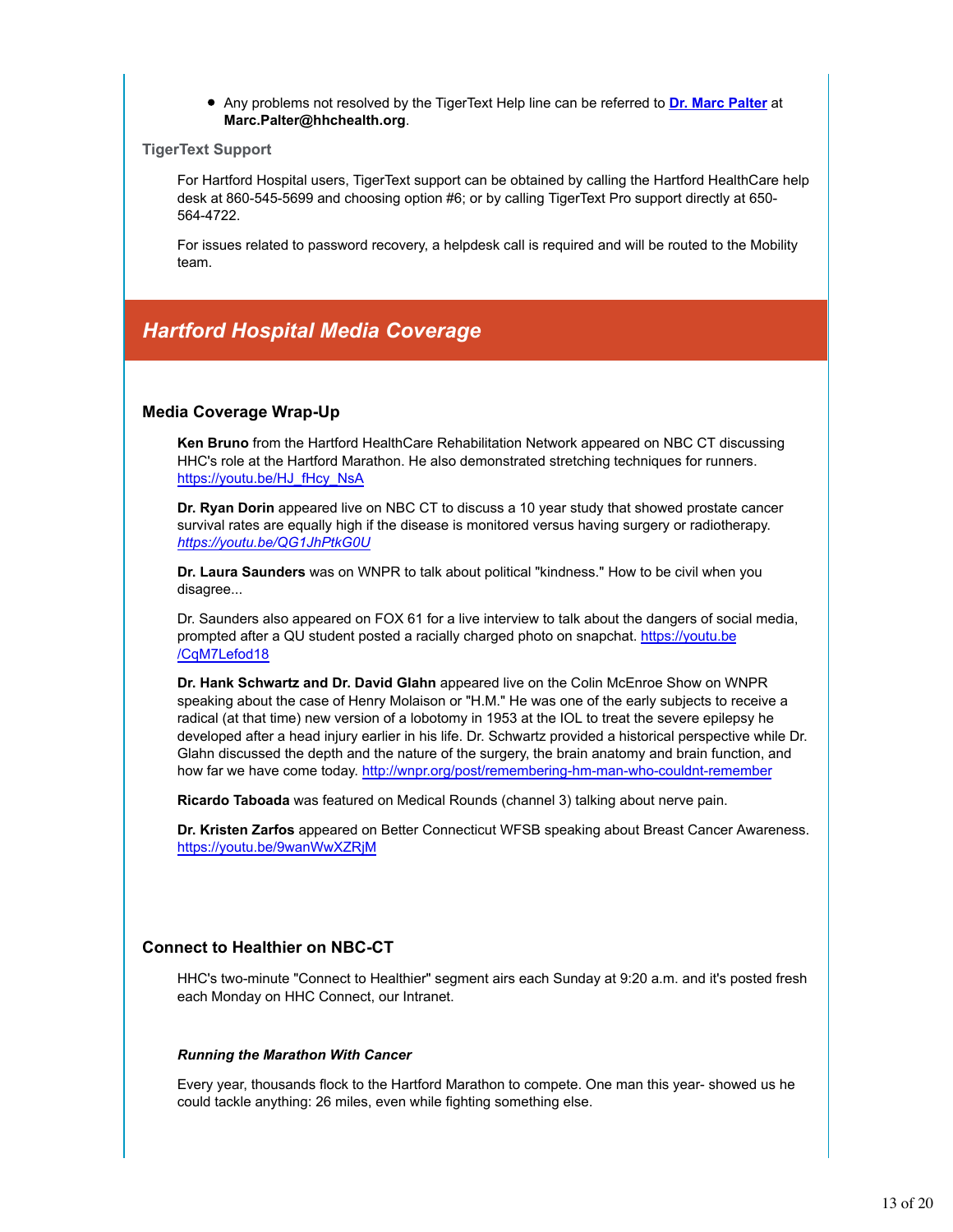John Hayes looks like any athlete training to run a marathon. What you would never suspect is that John has cancer.

https://www.dropbox.com/s/4mc3qjngt4kd8j1/101616%20CTH%20Marathon%20Runner.mov?dl=0 http://media.hartfordhealthcare.org:80/ermweb/player?id=dmw6agYU

#### *Healing After an Aneurysm*

This is the story of one inspirational young woman who made remarkable progress after an aneurysm ruptured and affected her ability to speak. She and her team never gave up.

The patient made a trip all the way from London to visit with the team on the neurointensive floor that saved her life and her voice.

http://media.hartfordhealthcare.org/ermweb/player?id=9ED911ul

#### *Featuring A Roundup of HHC News*

A remarkable achievement for Dr. Brian Grosberg; a grand opening for HHCMG in Bloomfield; and Breast Cancer awareness month. https://youtu.be/9ztEDTzSOi8

#### **Upcoming News Service Content; Share Your Stories**

The Hartford HealthCare News Service is actively creating content with media partners across the state. Please let us know if you have great patient stories to share. Share your stories with us so we can share them to a wider audience.

#### **Connect to Healthier**

Sundays in the 9 a.m. hour, we broadcast a two minute health segment on NBC CT.

#### **Medical Rounds**

Partnership with WFSB. Weekly live interview from the HHC studio at 5:45 p.m.

#### **HealthCare Matters radio program**

Every month, Elliot Joseph highlights an important health care related topic with nationally recognized experts on CBS affiliate WTIC-am, NewTalk 1080, Connecticut's largest and most popular talk radio station

#### **Healthier Connections**

Monthly partnership with FOX CT.

#### **CT STYLE**

Monthly partnership with WTNH.

**HHC YouTube page:** *https://www.youtube.com/user/HartfordHospitalCT*

*Link to contact information across the system: Hartford HealthCare Media Relations Team*

## *Voices of Our Patients*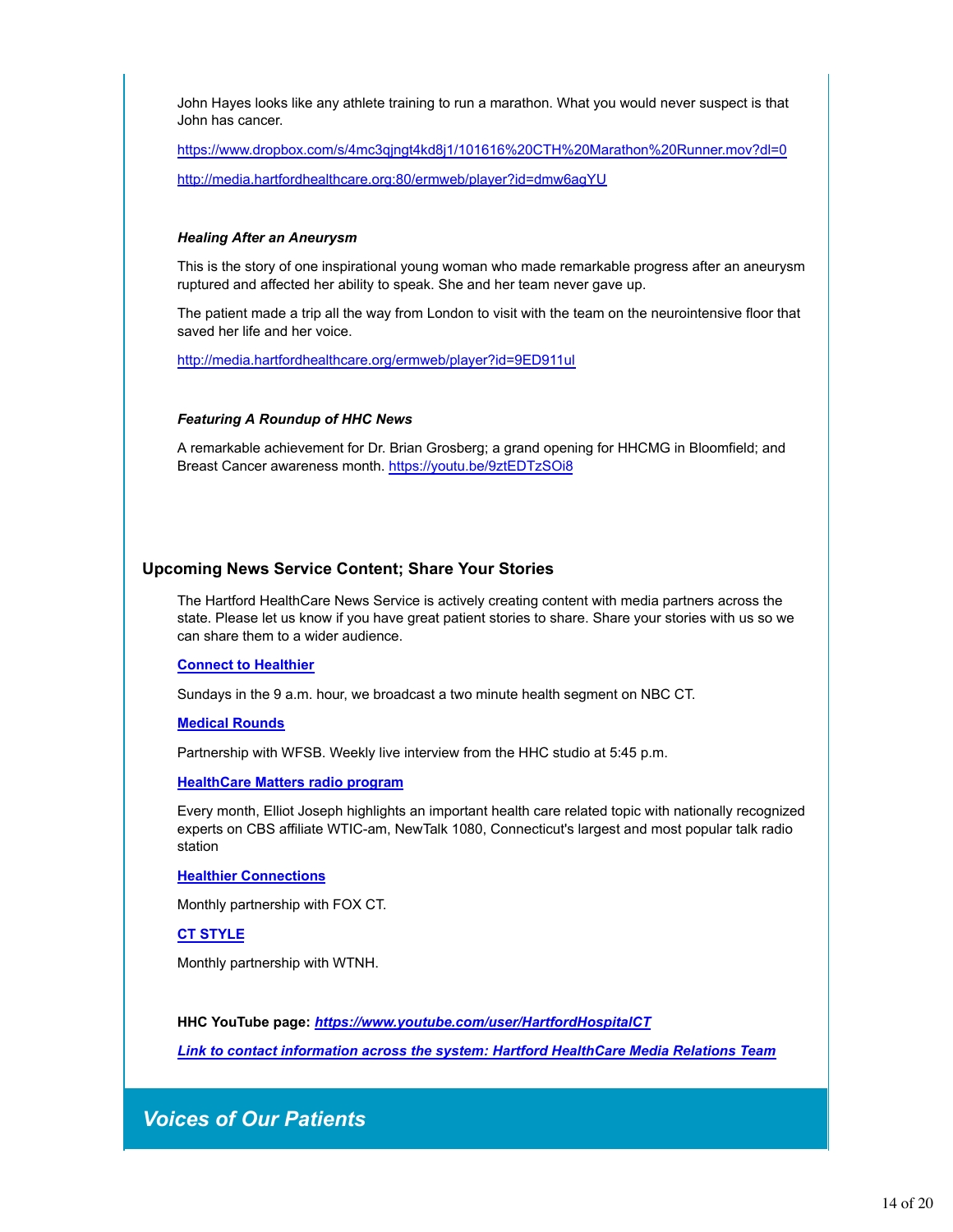#### **Kudos to Dr. Igor Georgievskiy**

*Dr. Geo,*

*On behalf of my family, I wanted to say thank you to you for your compassionate care of my mother.*

*To refresh your memory, she was briefly inpatient on the oncology floor of Hartford Hospital until August 16th, when you facilitated her transfer to Middlesex Hospital's Weiss Hospice Unit. My mother passed away on August 20 in the comfort of that Hospice Unit.*

*We definitely appreciated the care you provided. You were the first hospitalist to treat my mom as a person, rather than just any old patient on whom you had to round. You also comforted us in our decision and showed great concern. We appreciated that.*

*Thank you for the compassion you demonstrated and best wishes to you.*

## *CME Applications*

#### **Interested In Hosting a CME Event?**

In order to ensure that your educational event meets the standards established by the ACCME and the CSMS, the HH CME department has established the following deadlines for submission of CME applications.

*To ensure a timely review of your application, we strongly recommend advance planning for all events.* 

- Complete applications for a recurring series such as Grand Rounds must submitted **at least 4 weeks prior** to the planned activity.
- For a conference, course, or symposia, a complete application must be submitted **at least 12 weeks prior** to the event. We strongly encourage activity planners to contact the HH CME department at least 6 to 12 months prior to the date of the course in order to begin the planning process.

We have developed educational resources to assist planners with the application process. Please contact the HH CME office at ContinuingEd@HHCHealth.org or (860) 972-5816 to schedule an appointment with our team to discuss your CME needs.

#### **State Mandated CME Renewal Available Free To HH Doctors through HealthStream LMS**

State mandated CME for physician license renewal is available free on the Hartford Hospital HealthStream Learning Management System.

You will need your Employee ID to access HealthStream. If you need the CME Programs, but do not have a HealthStream ID, a Temporary ID can be provided for you.

Please email HealthStream@HHCHealth.org and request an ID and password for CME Courses. You will receive an email with the ID, password and instructions for accessing the courses.

To access HealthStream, use the link from the intranet, or click here. Once you login, click on the Catalog tab and search for CME to view the available courses.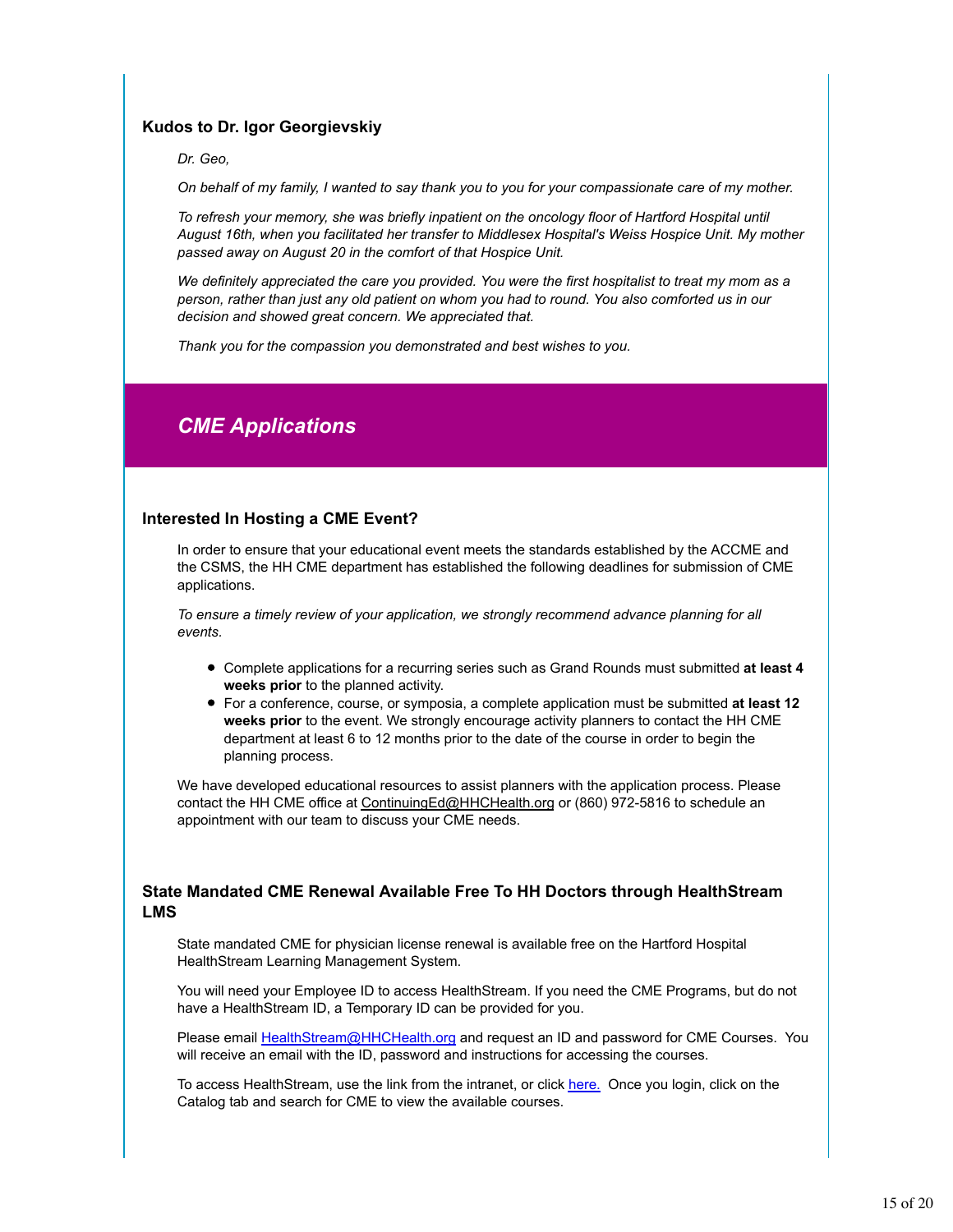Once you have passed the post-test and evaluation, you will be awarded a printable CME certificate. Your CME will also be maintained and easily self-service accessed on the HealthStream site, should you need a copy in the future.

Please note that your Risk Management required activities through MRM will provide your Risk Management CME.

## *HH In the News*

#### **LIFE STAR Re-accredited**

The Commission on Accreditation of Medical Transport Systems has announced that Hartford Hospital's LIFE STAR Program was again awarded accreditation.

LIFE STAR provides the highest level of pre-hospital and inter-facility critical care transport to our region's adult, pediatric and neonatal patients.

The LIFE STAR team is comprised of highly qualified pilots, flight nurses, flight respiratory therapists, communication specialists and mechanics.

**Dr. Lauri Bolton and Danette Alexander, DNP,** lead the award-winning program. Operational control for LIFE STAR's BK117 and EC145 aircraft is provided by Air Methods Corporation.

#### **Discovering Poetry in the Autumn of Life**

Hartford HealthCare development director Julie Norko pointed out that the impact creating has on people who are ill or suffering can be powerful.

"For someone who has physical challenges, exploring their mental capacity is very therapeutic," she said.

*Read more here.*

## *In the HHC System*

#### **Windham Community Memorial Hospital Announces Service Additions**

Windham Community Memorial Hospital has announced an extensive plan to improve services at the hospital, including plans to add four new orthopedic surgeons, new cardiologists and a surgical robot.

Hospital officials have said the plan was created over a 10-month period, including input from physicians, staff and community members, in an effort to improve access to care for patients and the financial health of the hospital.

"During my listening tours with community members, rounding with hospital leaders and staff and meetings with our revitalization committee, I have been moved by the passion of the community, our medical staff and employees in ensuring the success of Windham Hospital," Windham Hospital President Bimal Patel said in a press release.

"This five- point plan shows Windham Hospital and Hartford HealthCare's commitment to investing in the future of our hospital. But this is only the beginning. We will continue to evaluate our services and look for areas of improvement that will allow us to remain a financially sound organization while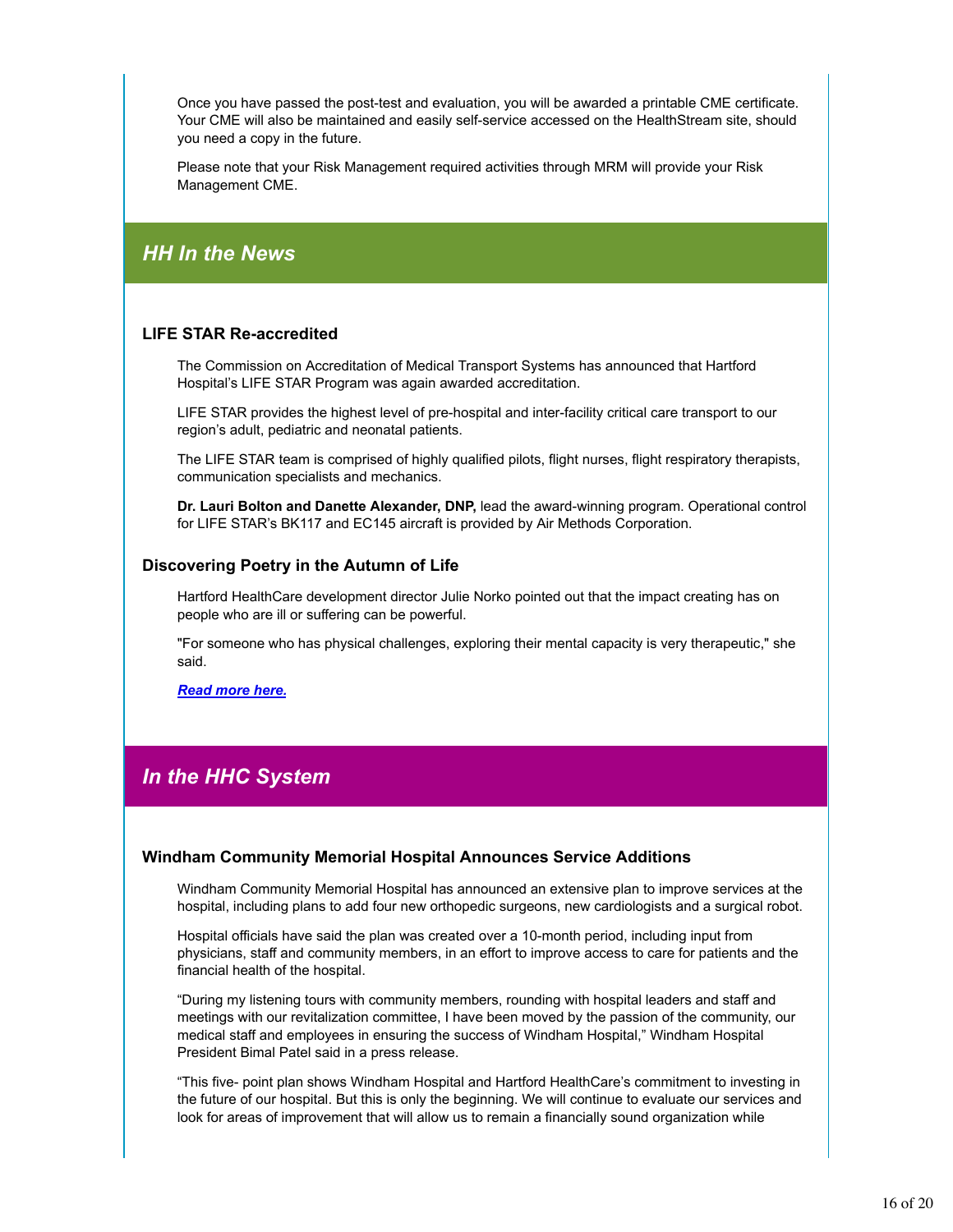providing the highest quality care to our patients."

Part of the plan entails a new agreement between Windham Hospital and the Center for Bone and Joint Care Orthopedic Associates of Windham County. That deal calls for the Putnam-based practice to expand to Windham Hospital. Under the agreement, all providers from that practice will become members of the Windham Hospital medical staff.

Patel said the Center for Bone and Joint Care Orthopedic Associates of Windham County is in the process of getting credentials at Windham Hospital. Patel said there will be more than \$2 million, he believes, in investments in that aspect of the hospital's plans.

According to a press release, the agreement will "enhance" the hospital's overall orthopedic surgery capabilities, as well as add MAKOplasty robotic assisted hip and knee joint replacement in the hospital.

Windham Hospital spokesman Steve Coates said the plan also includes:

- Adding cardiologists for outpatient and in-hospital cardiac services.
- An expansion of cardiology testing in both hospital and outpatient settings in hopes of reducing wait times and improving patient experience.
- Enhancement of the hospital's hospitalist program to provide continuity of care for inpatients and a more streamlined admissions process.

Patel explained hospitalists who have credentials at The William W. Backus Hospital will also receive credentials at Windham Hospital. He said hospitalists are physicians who care for the sickest patients, not those who are treated for minor illnesses. The goal is for hospitalists to work at either Windham Hospital or Backus Hospital, depending on where there is a need.

## *Health Care News In the Region*

#### **Connecticut Children's Medical Center, Yale New Haven Hospital Considering Pediatric Partnership**

**Hartford Courant, Oct. 14**

In a joint statement, the two health centers said officials "have agreed to discuss a partnership to create a new Connecticut and regional system of pediatric care with national prominence and deep community engagement."

*Read more here.*

#### **UConn Health opens extensive new Farmington research space**

**Hartford Business Journal**

The expanded research space at UConn Health's Cell and Genome Sciences Building in Farmington includes 32 laboratories and 40 offices dedicated to developing new biotechnology businesses.

UConn Health officially opened 32 new research laboratories and 40 offices at its Farmington campus, an initiative funded by the state's expansive for Bioscience Connecticut efforts. The new research space is 28,000 square feet and dedicated to developing new biotechnology concepts into businesses.

Twenty-one biotech startups are now housed on the UConn Health campus, one of three sites in Connecticut for UConn's Technology Incubator Program (TIP).

UConn President Susan Herbst said the program's continuous growth has "helped fuel the economy,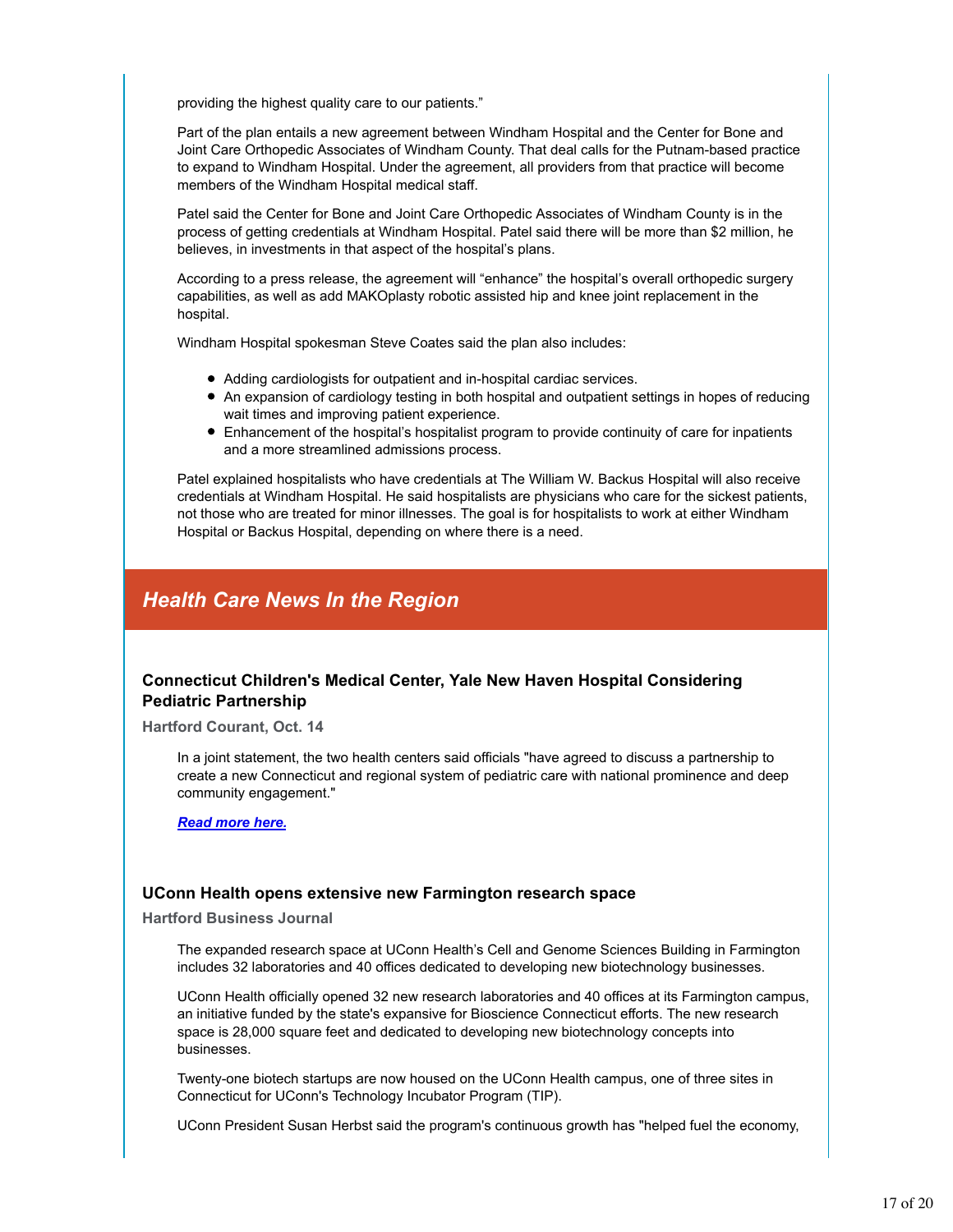grow our research and the biotech industry, and speed product development, leading to increased financial investments back into our state."

Gov. Dannel P. Malloy said the state's bioscience workforce is thriving.

"Bioscience employs approximately 24,000 people in our state, at hundreds of companies across the state," he said. "These jobs generate an additional 40,000 indirect jobs in our state, and as some of you know, these are highly paid jobs."

#### **Prospect completes acquisition of ECHN; names interim CEO for Karl**

**Hartford Business Journal**

Prospect Medical Holdings Inc. has completed its acquisition of Eastern Connecticut Health Network (ECHN), which Prospect said helps ensure the community healthcare system's future.

Michael Collins was named interim CEO to replace ECHN's former president and CEO Peter Karl, who resigned effective Sept. 30 for health reasons. Karl had been arrested for DUI earlier in September.

Collins, a senior healthcare executive with more than 20 years of experience in hospital leadership roles, has been serving as chief integration officer for Prospect at ECHN for the past seven months.

The transfer of ownership of ECHN, holdings of which include Manchester Memorial and Rockville General hospitals, follows the receipt of all regulatory approvals by the for-profit Prospect, based in Los Angeles. Prospect paid \$105 million for ECHN and plans to spend \$75 million in capital improvements on those facilities over the next five years.

Prospect said in a news release that it's committed to strengthening ECHN's existing programs and to introducing new services and a new delivery model designed to help meet residents' healthcare needs.

Prospect offers what it calls a unique and innovative healthcare delivery model, known as Coordinated Regional Care, which emphasizes coordination of care and population health management, with an emphasis on wellness and preventive care.

Prospect owns and operates 21 hospitals and more than 140 clinics and outpatient centers. It also manages the provision of healthcare services for more than 320,000 members enrolled in its networks of more than 11,000 primary-care physicians and specialists. Prospect has facilities in California, Connecticut, New Jersey, Pennsylvania, Rhode Island and Texas.

## *Hot Topics in Health Care*

#### **Applying Behavioral Insights to Improve Health and Health Care**

**NEJM Catalyst, Oct. 12**

Policymakers often try to achieve their goals by influencing citizen behavior. This is particularly true when it comes to health: in developed countries, most of the burden of disease arises from unhealthy eating, smoking, or alcohol consumption.

However, the last 40 years have seen a growing body of evidence that challenges traditional policy approaches to influencing behavior. http://catalyst.nejm.org/applying-behavioral-insights-improve-health-care/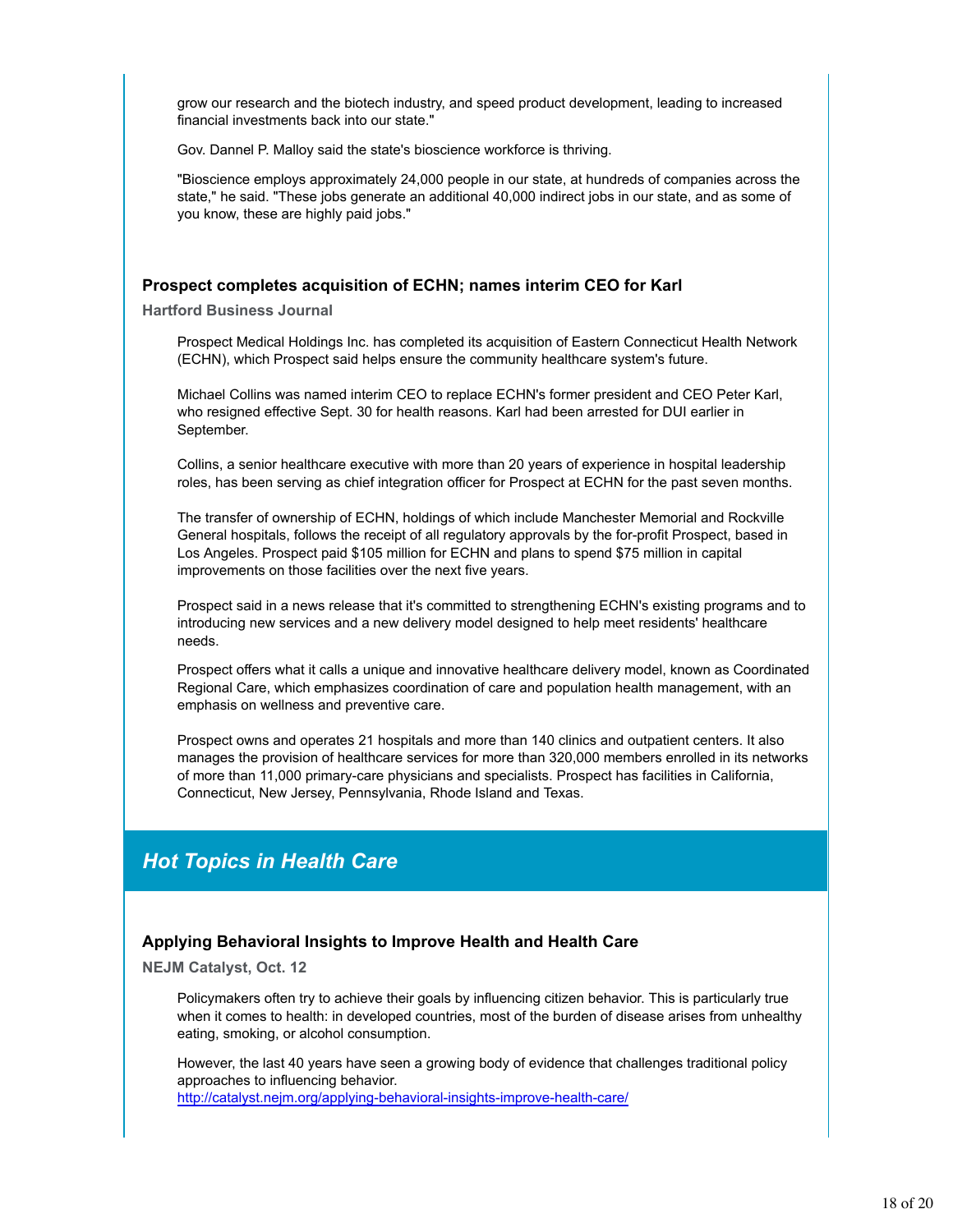## *Coming Events*

#### **"Foundations of Trust: Connecting Our Community to Research"**

**October 25-26**

Hartford HealthCare is sponsoring a national conference with OHRP entitled "Foundations of Trust: Connecting Our Community to Research."

We look forward to engaging all our colleagues and research partners in this exciting event occurring in Hartford.

Click the link to view the symposium website and register: https://hartfordhealthcare.org/symposium

#### **The Hartford Medical Society Presents "Civil War Hospital Newspapers"**

**October 26 (Wednesday)**

Presented by Dr. Ira Spar

Town and County, 22 Woodland Street, Hartford

5:30 p.m. Registration & Cocktails (cash bar) 6:15 p.m. Dinner, followed by program

Registration is \$20/member, \$35/guest or non-member, and includes cash bar, dinner, and presentation. If you have questions please call the HMS office at (860) 586-7573.

#### **General Internal Medicine Meeting**

**November 1**

Pond House Cafe

"Zika virus and new emerging bacteria"

Dr Jack Ross- Dinner Provided

#### **Department of Medicine 2nd Annual Blood Management Symposium**

**Friday, Nov. 4**, **7 a.m.- 4 p.m.**

**Heublein Hall**

No charge. Light breakfast and lunch will be served.

#### **5 hours CME for medical professionals**

To register, call 1.855.HHC.HERE

#### **Hartford Hospital State of the Hospital Meeting**

**Wednesday, Nov 16**